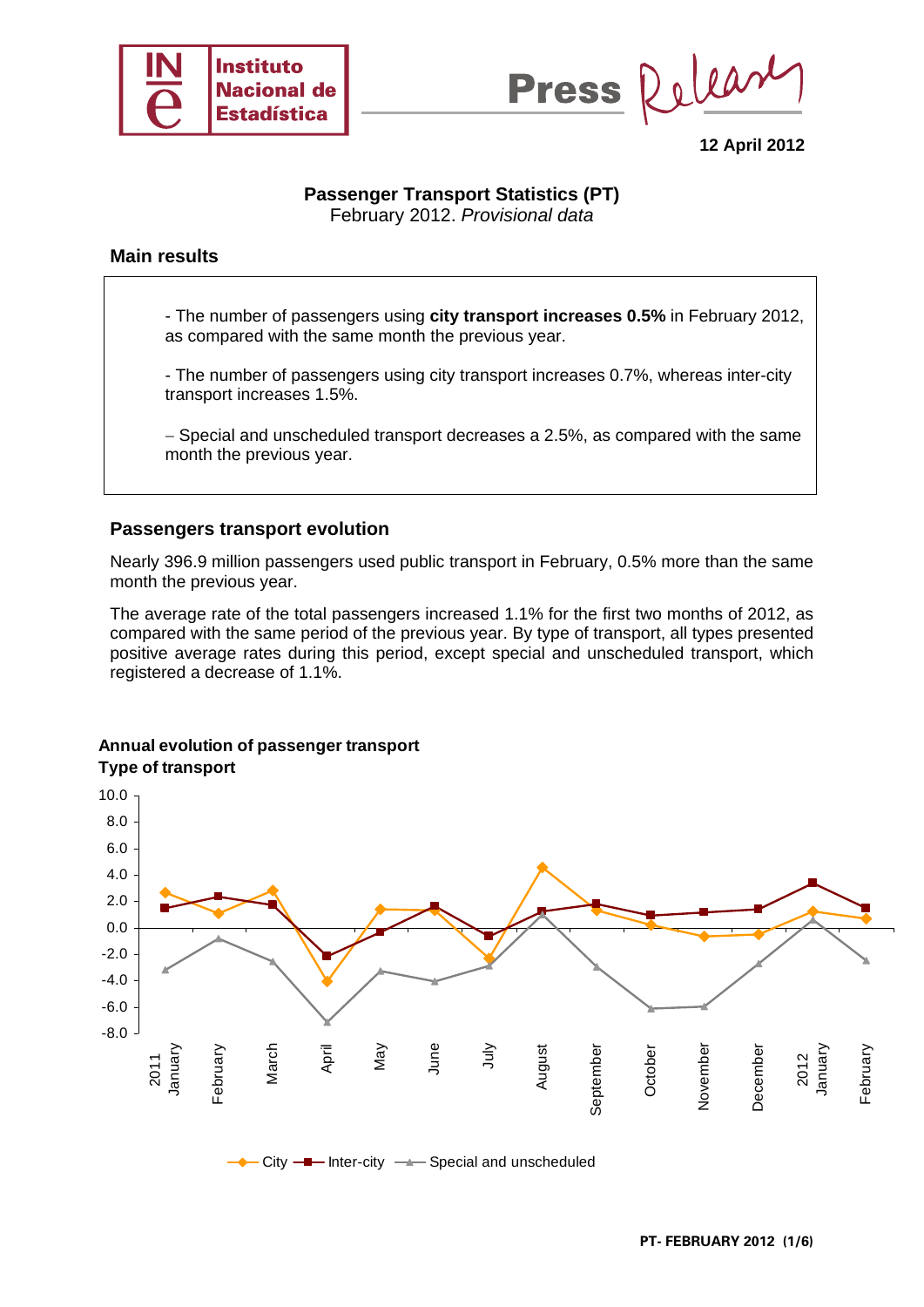### **City transport. National results and by Autonomous Community**

City transport was used by nearly 245 million passengers in February, 0.7% more than the same month of the previous year.

Metropolitan transport increased 2.3% in its interannual rate. All metropolitans registered positive interannual rates , except Palma, which registered a decrease of 15.1%.

City transport by bus decreased 0.4% in the interannual rate, with 143.2 million passengers in February.

More than half of the Autonomous Community registered positive rates in February. The higher interannual rates increases were Region de Murcia (8.6%) and País Vasco (2.0%). Conversely, the higher interannual decreases were Comunitat Valenciana (-2.6%) and Principado de Asturias (-2.0%).



### **Annual rates and number of passangers average Urban transport by road**

Dolear

**Press**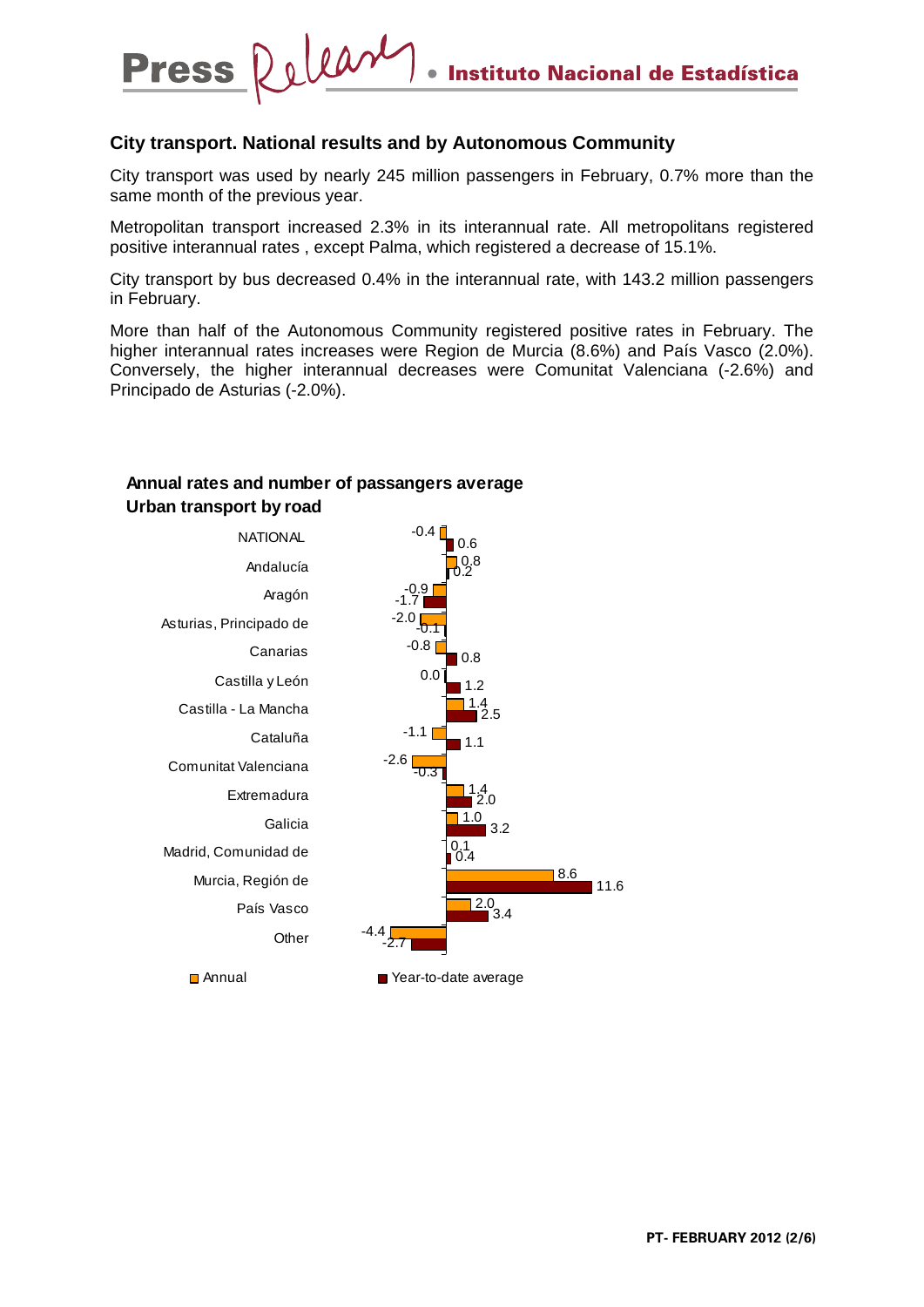### Inter-city transport

More than 105.6 million passengers used inter-city transport in February, indicating an interannual increase of 1.5%.

All types of transport registered increases in February, except **air** transport that registered a decrease of 12.2%. **Sea** transport registered an increase of 16.1%, **rail** transport increase 2.5% and **road** transport (coach) increase 1.2%.

Local distance passengers increased 2.7% for rail transport, and 1.1% for bus transport. Regional passengers distance increased 1.4% for bus transport and decreased 3.0% for rail transport. Finally, long-distance passengers increased 4.8% in rail transport and 3.5% in road transport.

## **Annual and average rates of the number of passengers Inter-city tranport by type of transport and distance**



## **Special and unscheduled transport**

Nearly 46.3 million passengers used special and unscheduled transport in February, indicating a decrease of 2.5% in the interannual rate.

Special transport passengers decreased 1.7%, reaching more than 35 million. Within this, work transport decreased 3.5% and school decreased 1.2%.

In turn, unscheduled transport decreased 4.8%, as compared with the same month the previous year, reaching 11.2 million passengers.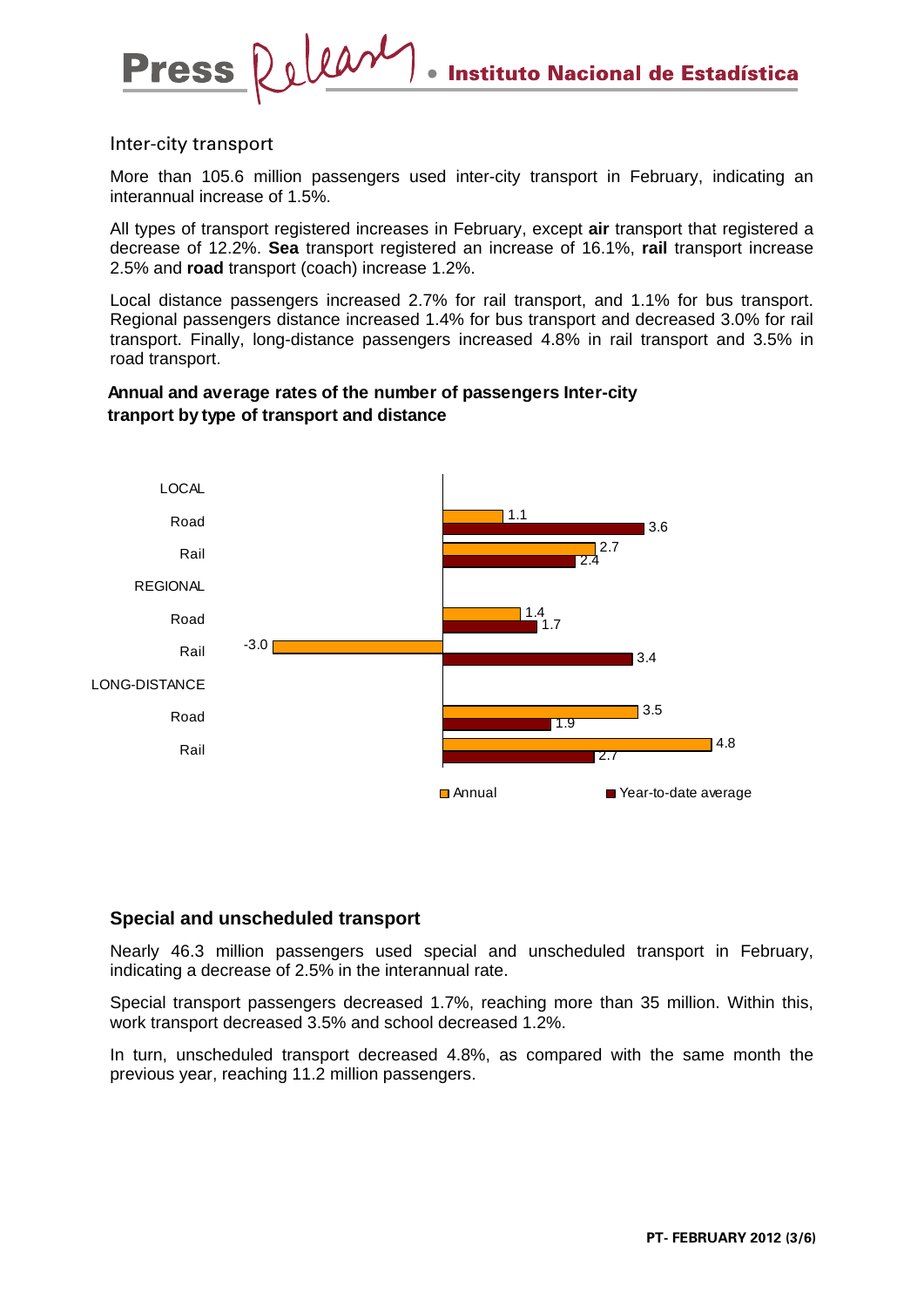

# **Passenger Transport Statistics**

**February 2012**

Provisional data

# **1. Passenger transport**

|                                   | Passengers                 | % variation |                         |
|-----------------------------------|----------------------------|-------------|-------------------------|
|                                   | transported<br>(thousands) | Annual      | Year-to-date<br>average |
| BY TYPE OF TRANSPORT              | 396,848                    | 0.5         |                         |
| City transport                    | 244,952                    | 0.7         | 1.0                     |
| Inter-city transport              | 105,616                    | 1.5         | 2.4                     |
| Special and unscheduled transport | 46.280                     | $-2.5$      | $-1.1$                  |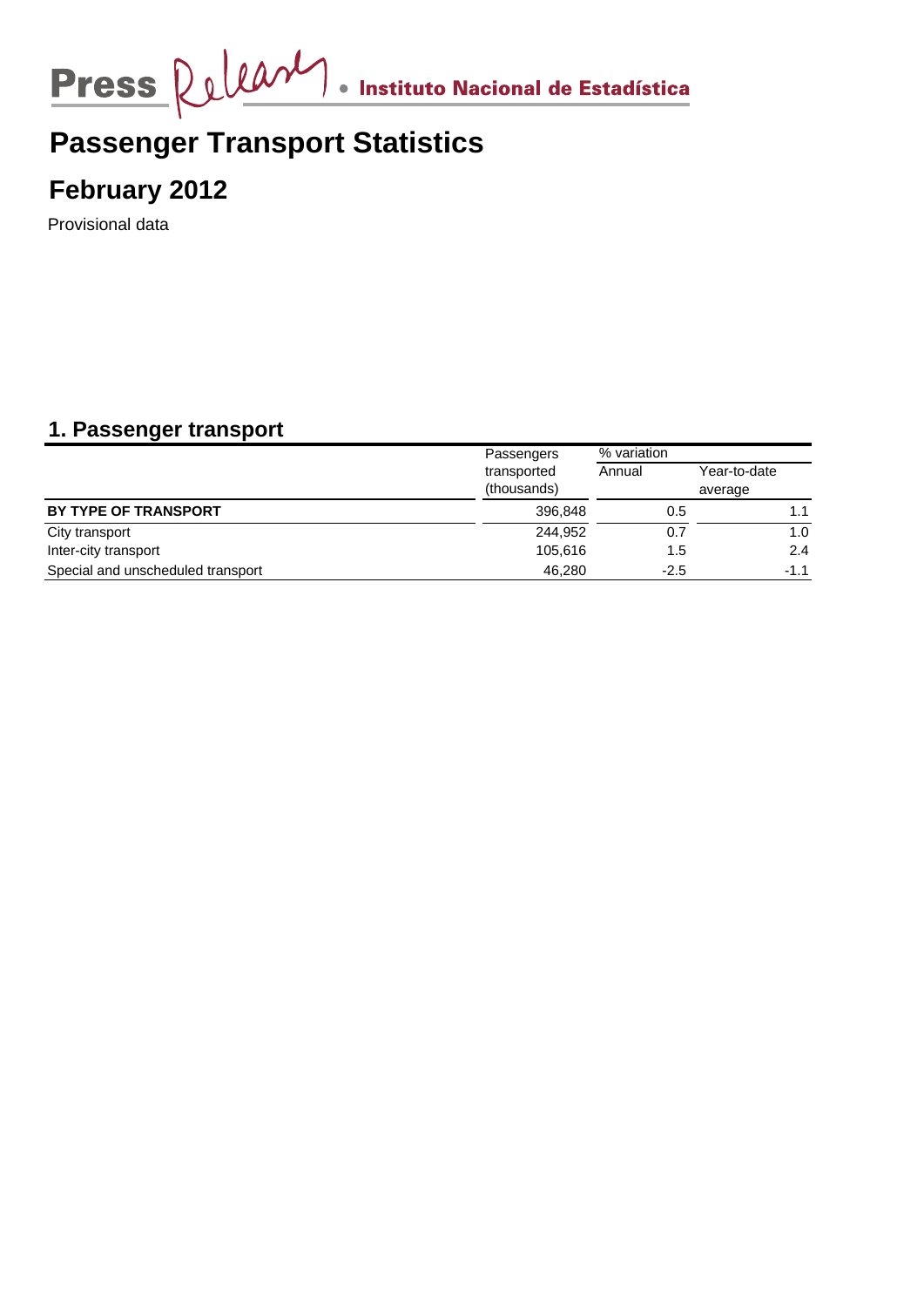Press  $\Omega$ 

# **2. City transport**

|                                  | Passengers                 | % variation |                         |
|----------------------------------|----------------------------|-------------|-------------------------|
|                                  | transported<br>(thousands) | Annual      | Year-to-date<br>average |
| <b>CITY TRANSPORT</b>            | 244.952                    | 0.7         | 1.0                     |
| Metropolitan                     | 101.754                    | 2.3         | 1.6                     |
| Bus <sup>(1)</sup><br>$\sqrt{2}$ | 143.198                    | $-0.4$      | 0.6                     |

 $(1)$  This includes trams and funiculars

# **2.1 Metropolitan**

|                   | Passengers  | % variation |              |
|-------------------|-------------|-------------|--------------|
|                   | transported | Annual      | Year-to-date |
|                   | (thousands) |             | average      |
| <b>TOTAL</b>      | 101,754     | 2.3         | 1.6          |
| Barcelona         | 31,964      | 1.2         | 0.4          |
| Bilbao            | 7,551       | 0.7         | 1.5          |
| Madrid            | 55,280      | 3.3         | 2.5          |
| Sevilla           | 1,185       | 0.0         | 0.0          |
| Valencia/València | 5,686       | 1.8         | 1.2          |
| Palma             | 90          | $-15.1$     | $-3.3$       |

# **2.2 City bus transport**

|                         | Passengers<br>transported<br>(thousands) | % variation |              |
|-------------------------|------------------------------------------|-------------|--------------|
|                         |                                          | Annual      | Year-to-date |
|                         |                                          |             | average      |
| <b>TOTAL</b>            | 143,198                                  | $-0.4$      | 0.6          |
| Andalucía               | 17,689                                   | 0.8         | 0.2          |
| Aragón                  | 10,172                                   | $-0.9$      | $-1.7$       |
| Asturias, Principado de | 2,835                                    | $-2.0$      | $-0.1$       |
| Canarias                | 4,401                                    | $-0.8$      | 0.8          |
| Castilla y León         | 6,298                                    | 0.0         | 1.2          |
| Castilla - La Mancha    | 2,083                                    | 1.4         | 2.5          |
| Cataluña                | 23,777                                   | $-1.1$      | 1.1          |
| Comunitat Valenciana    | 10,751                                   | $-2.6$      | $-0.3$       |
| Extremadura             | 1,014                                    | 1.4         | 2.0          |
| Galicia                 | 5,076                                    | 1.0         | 3.2          |
| Madrid, Comunidad de    | 41,497                                   | 0.1         | 0.4          |
| Murcia, Región de       | 1,755                                    | 8.6         | 11.6         |
| País Vasco              | 6,942                                    | 2.0         | 3.4          |
| Other $(1)$             | 8,908                                    | $-4.4$      | $-2.7$       |

 $<sup>(1)</sup>$  In order to protect statistical secrecy, the passengers of the Autonomous Communities of Illes Balears, Cantabria, Comunidad</sup> Foral de Navarra and La Rioja and of the Autonomous Cities of Ceuta and Melilla have been grouped